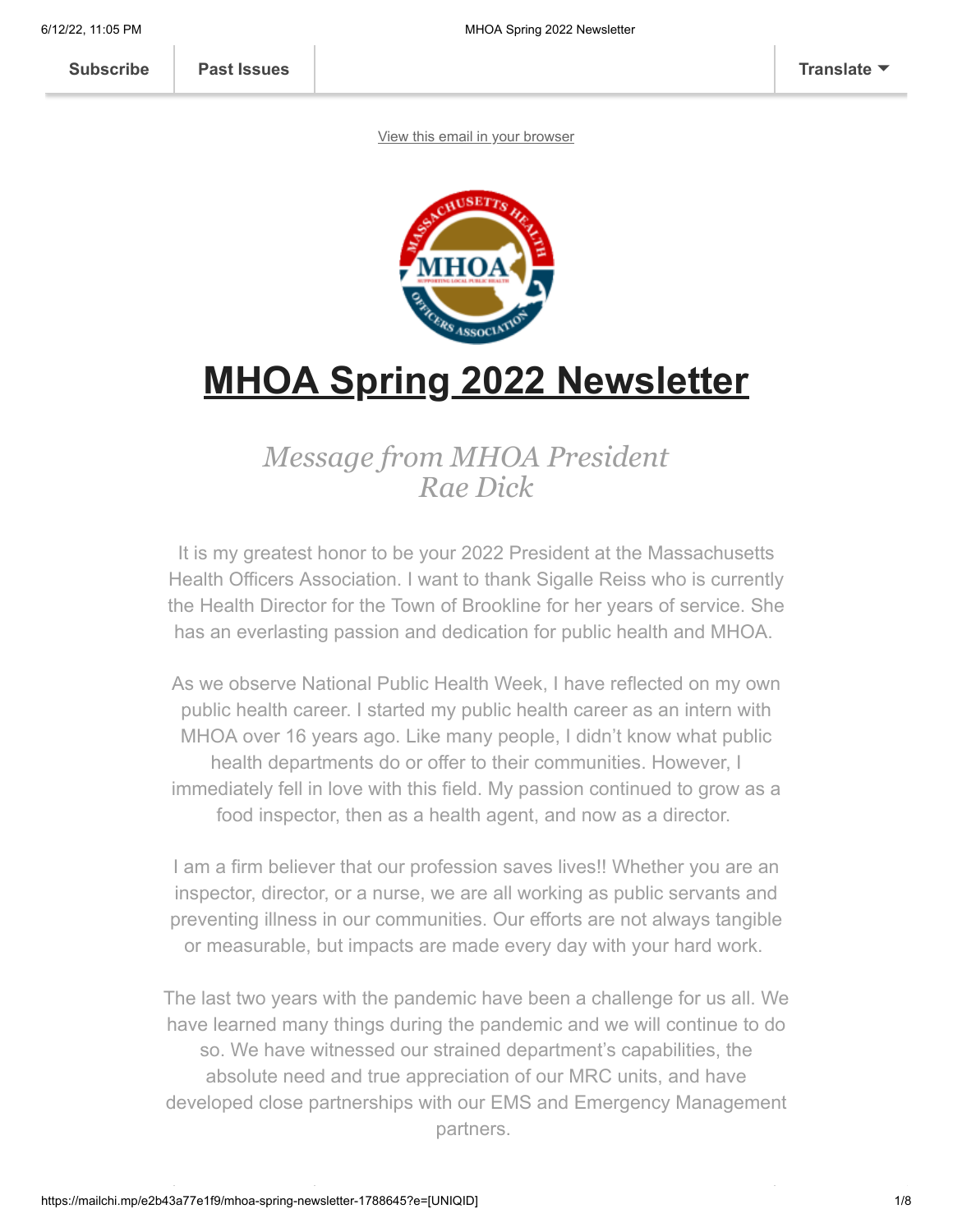advocate for more public health funding, local public health grant opportunities, SAPHE 2.0 legislation, local and state communication, special commission report initiatives, workforce development trainings for all public health positions, and provide continued support to local health departments.

background for all our public health members. We have and continue to the continue to the continue to the continue

As we turn the corner into spring, our public health future is looking brighter!! The MHOA Board of Directors and Staff would like to thank you for your membership and the hard work you bring to the public health field.

> I hope you have a wonderful, safe, and healthy spring, Rae Dick, MHOA President



Please join the Massachusetts Health Officers Association in observing Public Health Week 2022!

# **Public Health Museum Tours**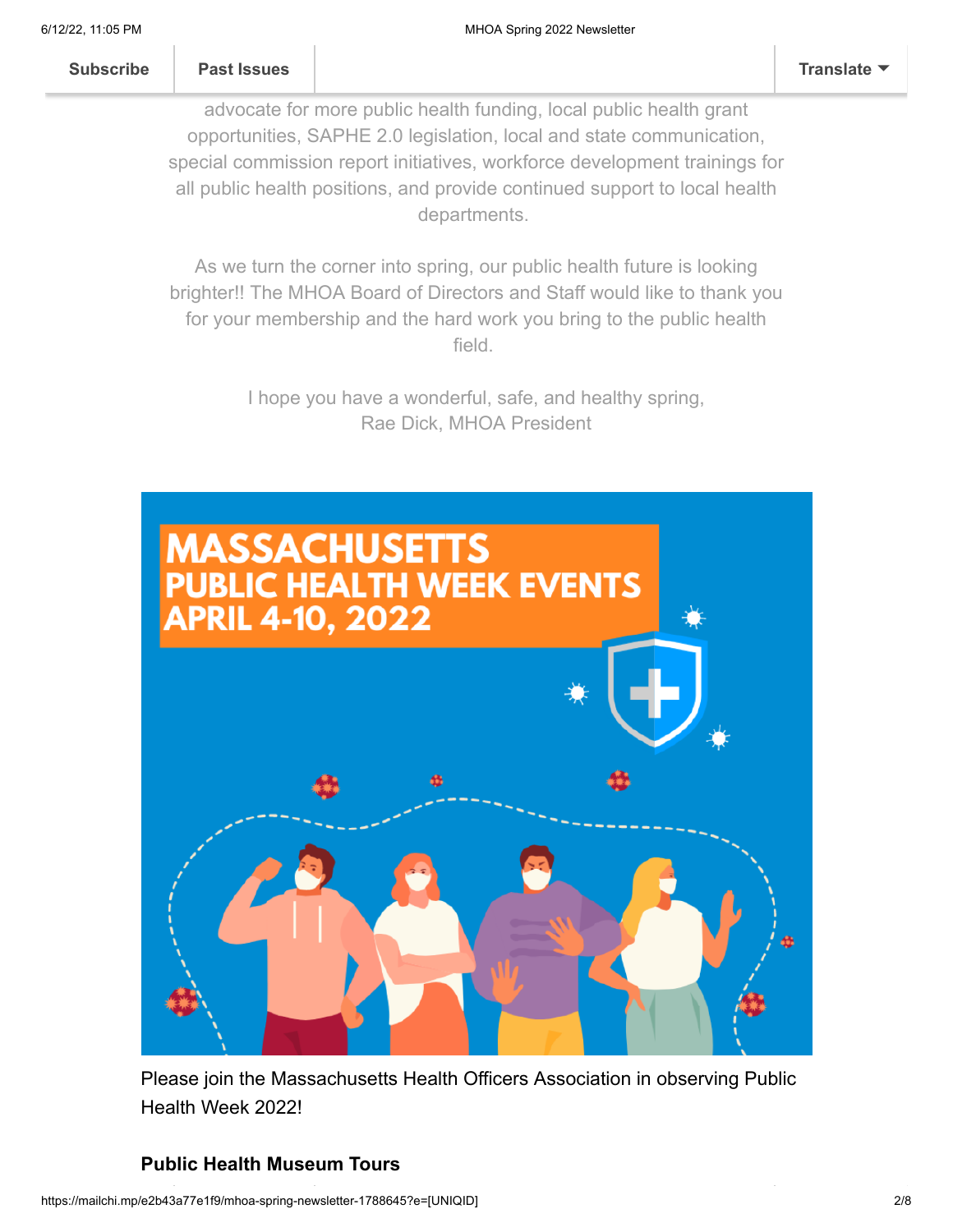**Saturday, April 9, 2022 - 10:00AM**

Take an indoor tour of the museum or outdoor grounds tour of the Tewksbury Hospital free of charge. In celebration of Public Health Week, the museum will be open expanded hours and tours will be free.

#### **[Schedule a tour here](https://www.publichealthmuseum.org/visit-us.html)**

# **Local Public Health forum: Impacts and Experiences from the Pandemic Friday, April 8, 2022**

#### **10:00am - 12:00pm**

The Public Health Museum, in association with the Massachusetts Health Officers Association, the Massachusetts Environmental Health Association, the Massachusetts Association of Public Health Nurses and the Massachusetts Association of Health Boards, presents a discussion among local public health professionals and officials, moderated by Harold Cox, MSSW, Associate Dean for Public Health Practice and Associate Professor of Community Health Sciences at Boston University School of Public Health. Representatives from each organization will discuss the impact of the COVID-19 pandemic, lessons learned, and the lasting effects on local public health.

#### **[Register here](https://us06web.zoom.us/webinar/register/WN_3H_QpPMcQ5m3lU3PU9DUrQ?_x_zm_rtaid=E98R6BINS92-6vZsBr2Y5Q.1649087231260.3171eaa489d7ab17398b311ffc7038b6&_x_zm_rhtaid=356)**

#### \*\*CEUs Available\*\*

Thanks to our public health partners, CEUs for the forum will be available. This program has met all the standards of CMR 244 5.0 of the Board of Registration in Nursing. Contact hours will be provided in accordance with the regulations governing continuing education requirements for the Board of Registration in Nursing under Commonwealth of Massachusetts Regulations 244 Section 5.0 and is approved for 2.4 Nursing CEUs. 2.4 CEUs will be available for RS, REHS and CHO, but to receive credit attendees must attend for the full webinar and log in under their name.

# **Change in Tobacco Control Technical Assistance**

In the early 90's, as voters passed the initial tax on tobacco products and the Mass. Tobacco Cessation and Prevention Program began to develop, DJ Wilson, Esq. started working for Mass. Municipal Association as their Tobacco Control Director. For almost 30 years, DJ has provided guidance and technical assistance to local boards of health across MA. Chances are that you have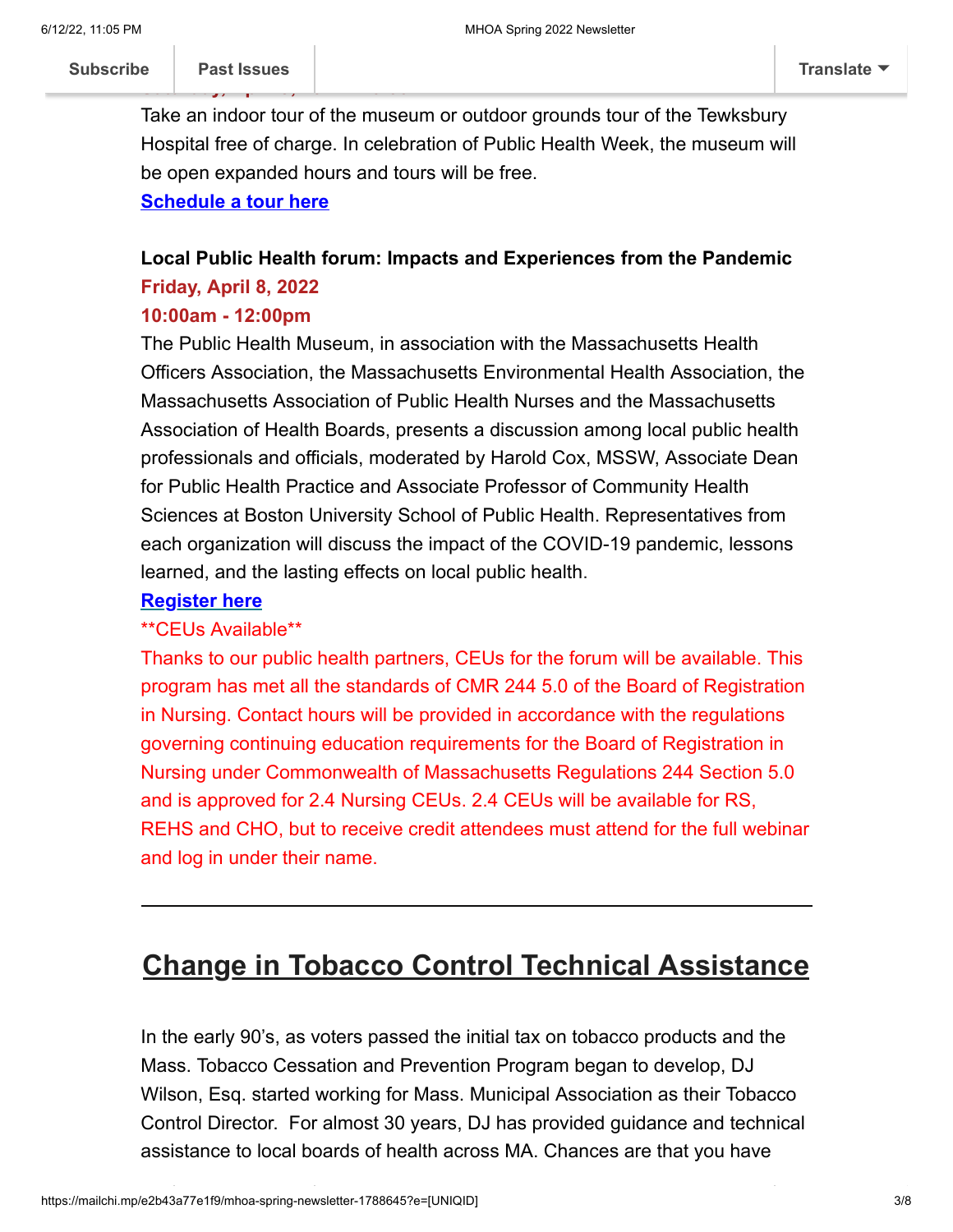Subscribe **Past Issues** 

of tobacco control issues in your community.

DJ is retiring on June 30, 2022 after 29 years in his position. MMA is in the recruiting/hiring process for a new Tobacco Control Director, who will also be an attorney. The hope is that there will be some overlap time which will allow DJ to introduce his successor to the infrastructure of tobacco control and its many partners.



Over the decades, DJ has been an integral part of many tobacco control initiatives that leave us with smokefree workplaces, including restaurants; a state law that raised the age to sell tobacco products to someone from 18 to 21; the first state to prohibit the sale of tobacco products in pharmacies; the first state law in the US that prohibits the sale of all flavored tobacco and vape products including menthol in convenience type stores and retail tobacco stores; and the first in the country to have a municipality to ban the sale of tobacco products to anyone born after 1/1/2000, which aims to create a smokefree generation. MHOA thanks DJ for his many years of exemplary service!

Once MMA completes their hiring process local boards will be updated on the contact information for the new hire. In the meantime, continue to contact either DJ at djwilson@mma.org or Cheryl Sbarra at sbarra@mahb.org or Sarah McColgan at smccolgan@mhoa.com for tobacco related questions.



**Free Assistance for LBOHs**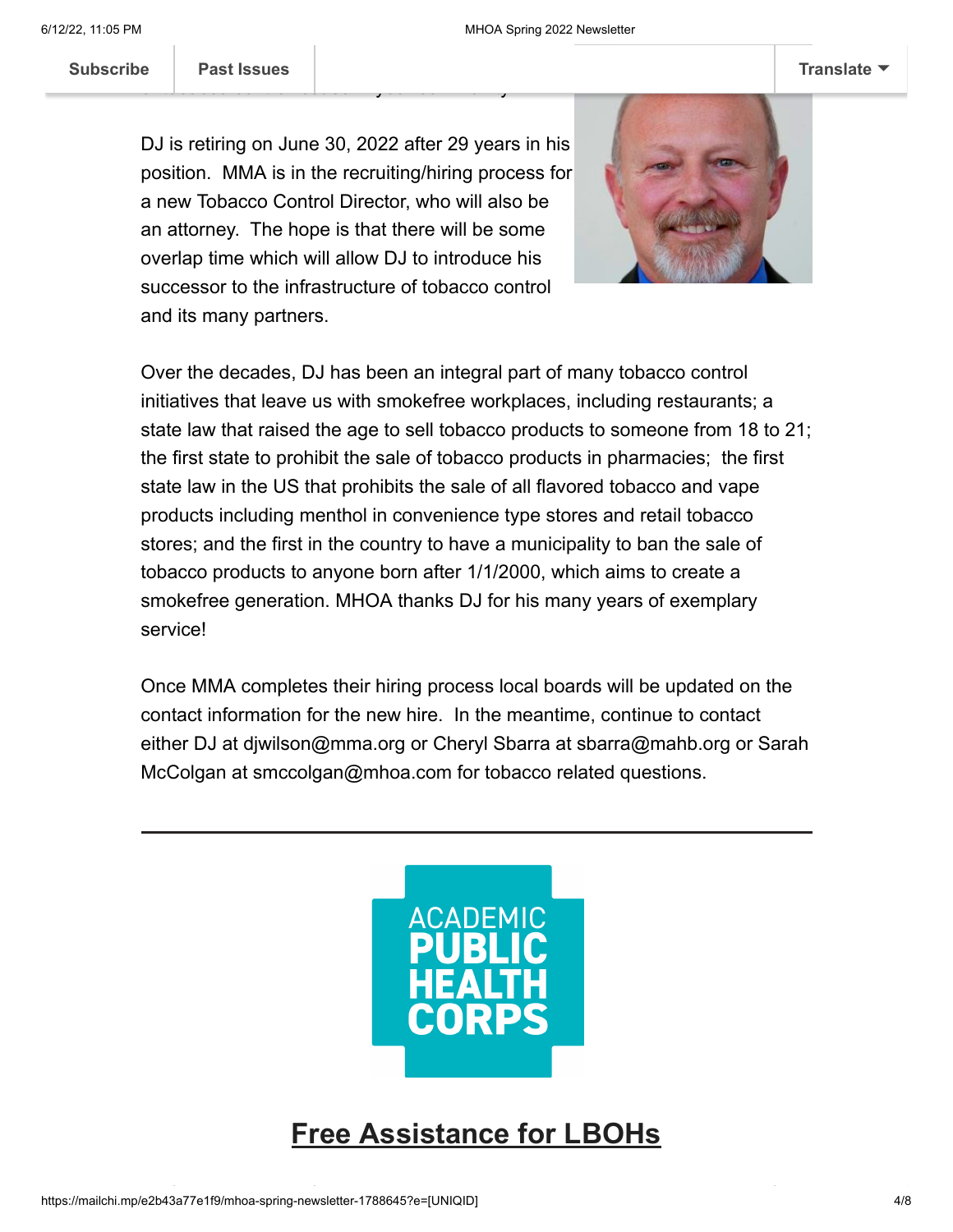#### <https://forms.gle/akiDzqSFK7v7UaP29>

A member of the APHC leadership team will contact you within 2-3 days to schedule an introductory virtual meeting, gather information on your request, and organize Corps members to respond to your needs.

#### *The APHC can assist LBOHs with the following services:*

#### **Health Communication (Print, Signage, Social Media, Websites)**

- Social media messaging development (Instagram, Facebook, Twitter)
- Topic- and population-specific messaging and infographics
- Signage to communicate health regulations
- Graphic design and web development support
- Written translations of health communications materials (flyers, infographics)

#### **Data Analysis & Presentation**

- Data Analysis and visualization to highlight disparities and offer insight into public health problems in communities
- Geographic Information System (GIS) Mapping
- Dataset manipulation
- Visualized data analysis reports
- Data analysis consultation

#### **Health Equity Support**

- Highlighting and supporting public health initiatives that promote health equity and service minority or underrepresented communities
- Collaborating with community and faith-based organizations
- Creating tailored infographics and informative social media content
- Community and stakeholder analysis and engagement
- Supporting health equity projects and research

#### **Research and Administrative Support**

- Meeting minutes
- Digital file organization
- Policy guidance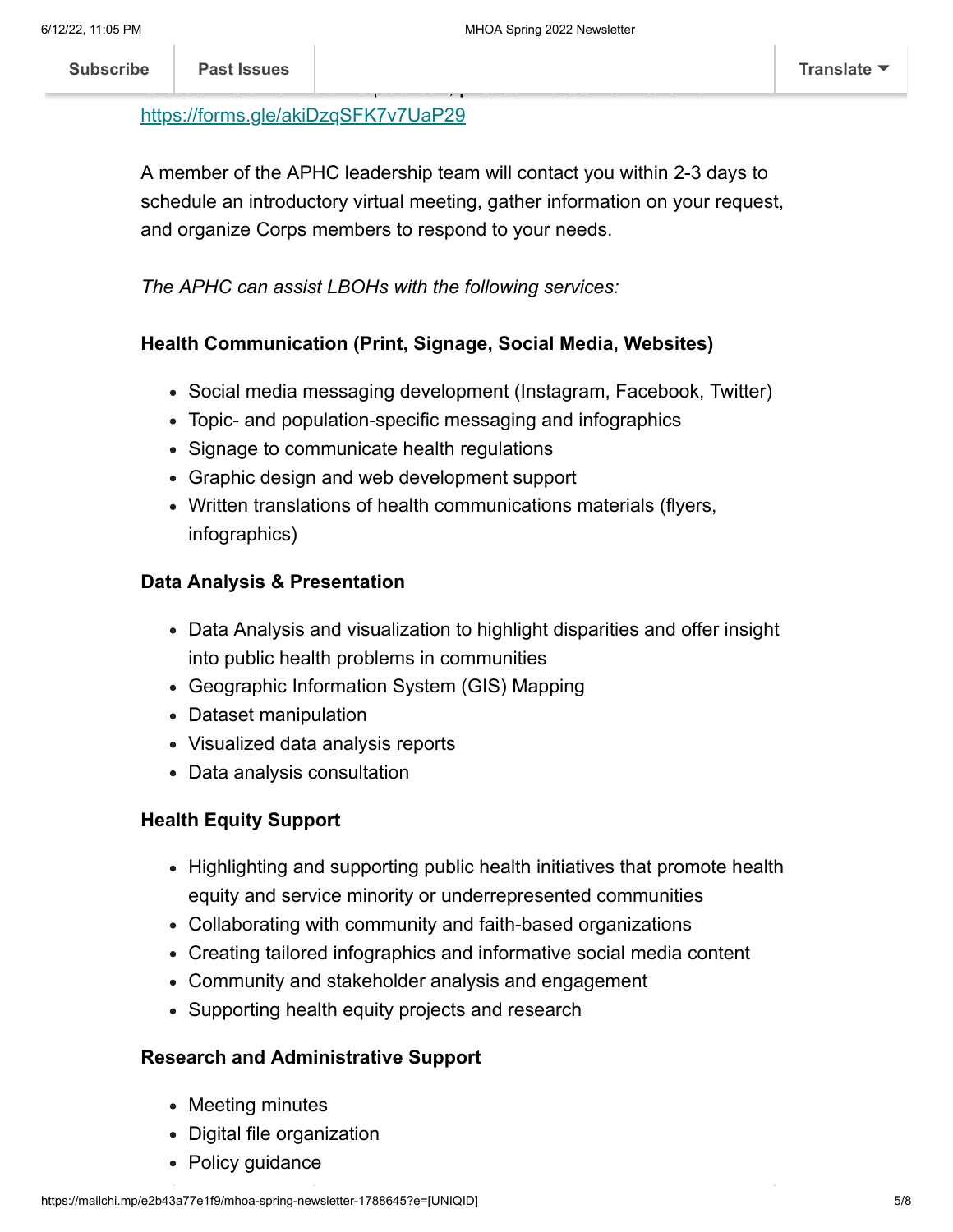# **Workforce Development Programs and Trainings**

### **MHOA/MDPH Annual Spring Seminar**

*Sponsored by the Massachusetts Health Officers Association and the Massachusetts Department of Public Health*

# **Come learn about the latest on Beach Updates, CORI Board, Recreational Camps & Documents, Pools, & Housing Court Prep!**

- April 12th Devens **Registration is closed.**
- April 14th Holyoke **Deadline to register April 7 at 12pm**
- April 25th Hyannis **Deadline to register April 15 at 12pm**
- April 27th Dedham **Deadline to register April 18 at 12pm**

*To better assist each venue with their preparation, please register by the deadlines noted.*

### **6.5 CEUs available for CHO, RN, RS, REHS**

[Register at: https://tools.mhoa.com/](https://tools.mhoa.com/)

# **SAVE THE DATE!**

# **MHOA June Quarterly Meeting**

Tour of New England MedWaste in Middleton, MA June 9, 2022 *More information to come.*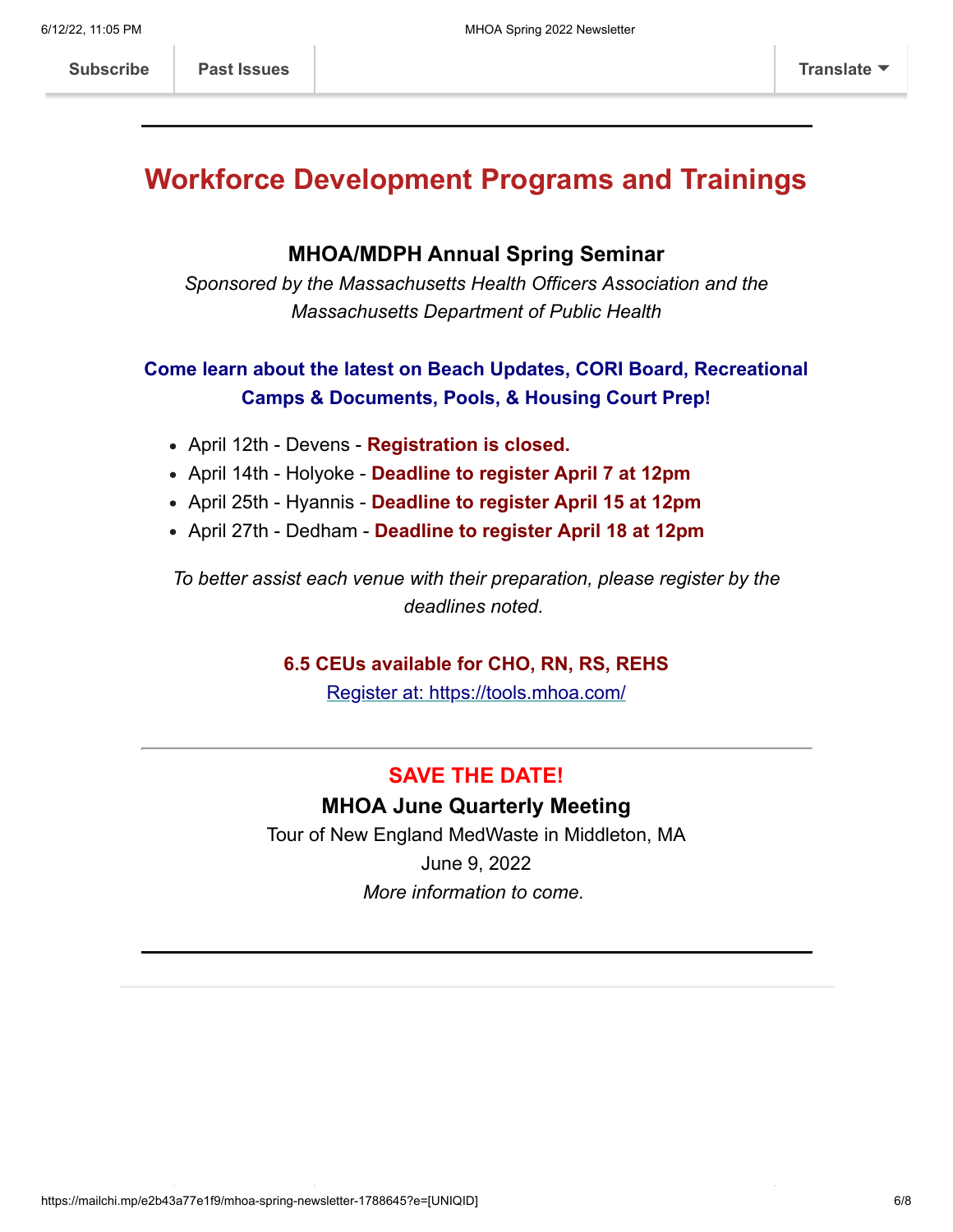

### *Not a member of MHOA yet? Join now!*

Here are some new perks for all MHOA members….

- Free membership to the National Association of County and City Health Officials (NACCHO). We are excited to offer this great opportunity to our members and thank NACCHO for this partnering opportunity.
- New member breakfast opportunities for new members to meet seasoned colleagues and establish mentors as they begin their public health career.
- A Lending Library for all to borrow study guides for the RS and CP-FS exams.
- MHOA's "NEW" Guide to Local Public Health in Massachusetts. A resource guide for local public health professionals.
- Social Media Informational Infographics from APHC.
- Public Health Excellence Grants with the Coalition of Local Public Health (CLPH)

**[JOIN MHOA NOW](https://mhoa.com/mhoa-online-application/)**